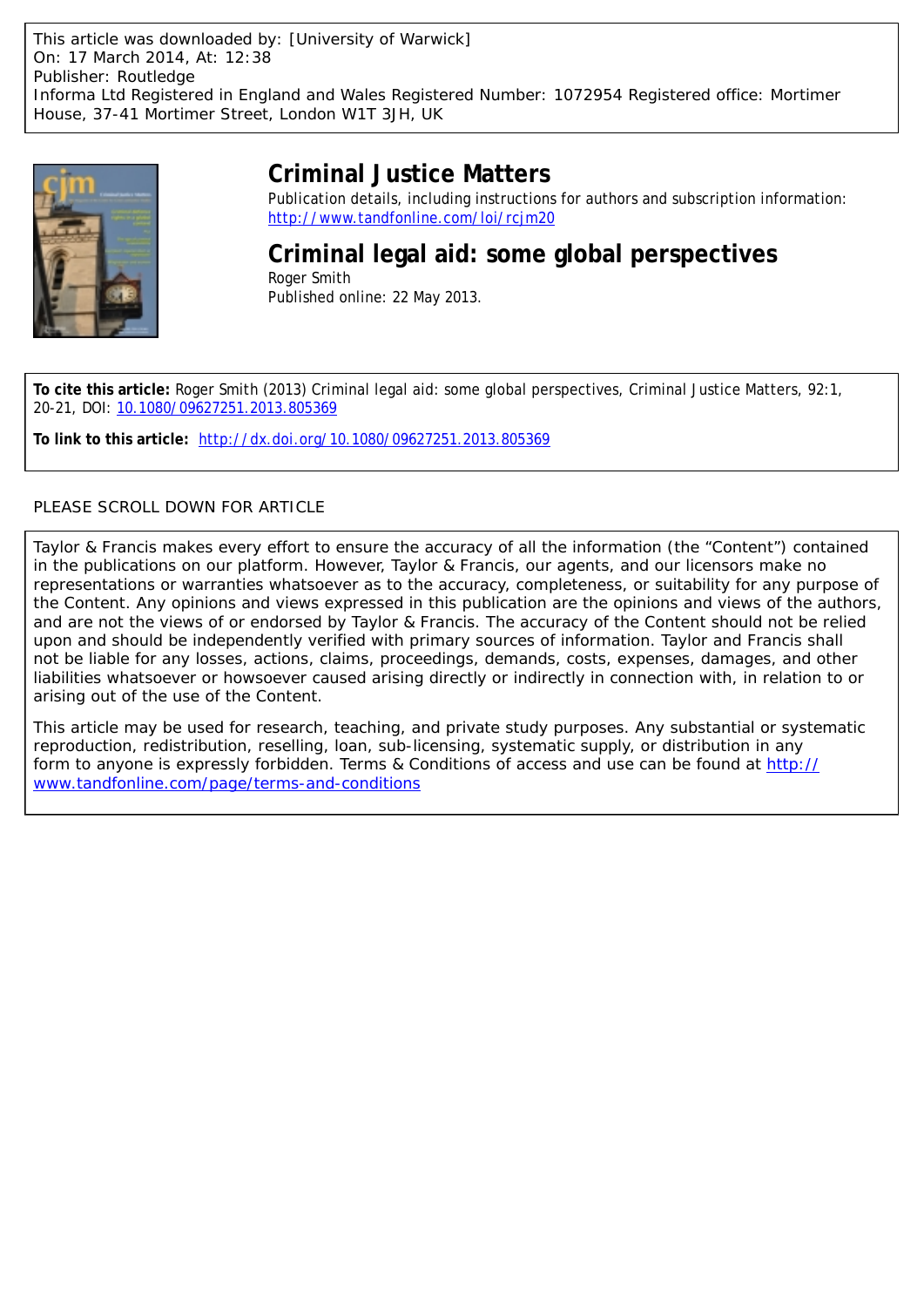—<br>C m

inal de

f

ence ri g h ts

CE RIGHTS

# **Criminal legal aid: some global perspectives**

**Roger Smith** argues that the news is not all bad

There is good news and bad<br>news. Those in the UK will<br>the bad unsurprising. The<br>surprise may come more from the news. Those in the UK will find the bad unsurprising. The surprise may come more from the notion that is any good news. Globally four mixed trends in criminal legal aid can be identified: the remuneration squeeze; a slow advance of provision in countries that have previously not had much; the growth of international agreements and instruments designed to encourage or enforce minimum legal aid provision; and an uneven and stuttering debate about practice and quality.

## **The bad news: you are not alone**

A good indicator of the international move to cut legal aid remuneration in countries that have previously had reasonable legal aid schemes is provided by the number of lawyers' strikes. The Edinburgh Bar Association in Scotland decided last November to withdraw from the police station duty solicitor scheme. There have been other manifestations of professional anger at plans by the Scottish Legal Aid Board to impose financial contributions on clients and get practitioners to collect them.

There have been strikes, threats of strikes and/or demonstrations by criminal lawyers in Australia and New Zealand. The most successful action was

taken in Canada when the Ontario Criminal Lawyers' Association ran a successful campaign to scupper the government's criminal justice process by refusing to take cases involving 'guns and gangs'. After a bruising campaign, the lawyers actually got

more money. In many states, among them England and Wales, the issue is not so much hostility to legal aid: it is the drive within governments generally to save money. This is what made the campaign against the *Legal Aid, Sentencing and Punishment of Offenders Bill* in the UK, which slashed civil legal aid and was part of a programme to reduce criminal spending as well, so difficult.

# **The long and winding road**

The picture of doom and gloom is not, however, universal. The most thorough international comparison of expenditure on legal aid comes from the Council of Europe (CEPEJ, 2012). The Council's European Commission for Efficiency of Justice identifies a 'positive European trend regarding access to justice through the indicator of [the] amount allocated to legal aid; such trend being consistent with the requirements and spirit of the European Convention on Human Rights. An encouraging average increase in expenditure of 17.6 per cent between 2008 and 2010 can be underlined in Europe, though seven member states have decreased their legal aid budget (Ireland, Hungary, Lithuania, Georgia, Armenia,

In many states the issue is the drive within governments to save money

Bulgaria, Latvia). (ibid). Percentage increases have, of course, to be related to the amount of underlying spend. Slovenia may have clocked a

two year increase of 107 per cent but at the end of the period it spent only 2.8 euros per inhabitant annually on legal aid (compared with 46 euros in England and Wales).

This expansion of legal aid expenditure among states aspiring to meet their constitutional and international requirements is not limited to Europe. For example, Brazil has made considerable strides in establishing a national network of public defender offices in recent years: 'a significant increase is noticed in the volume of financial resources invested by the government for the improvement of free legal aid services, delivered through Public Defender Offices. In comparison to the budget approved for the Public Defender Offices between 2007 and 2009, a raise of about 45 per cent is seen. The number of public defenders in activity is also growing at a regular pace: in 2003 there were 3250 public defenders in Brazil. In 2009, this figure leaped to 4398 (corresponding to an increase of over 35 per cent). These figures reveal the Brazilian government's major effort to comply with its constitutional duty in guaranteeing to all equal access to justice, especially for its least able and most vulnerable citizens, according to the Constitution' (Alves, 2011).

In some countries, this move towards greater concern for legal aid has been driven by external funders. For example, Sierra Leone recently passed legislation which a press outlet announced in the following terms: 'one of the most progressive legal aid laws in Africa – with an innovative approach to providing access to justice for all that will reinforce the rule of law in a society still scarred by the brutal civil war that ended in 2002' (Sierra Express, 2011). The legislation, which makes interesting use of paralegals, resulted from work by the Open Society Justice Initiative, the UK Department for International Development, and the World Bank as well as local civil society organisations.

The conflicting pressures on a state in developing legal aid provision are well illustrated by China which has, to its credit, been working on a process of improvement – albeit that progress is subject to contradictions and setbacks. The Danish Human Rights Institute recently summed up what has been happening: 'In the mid-1990s, the Ministry of Justice began